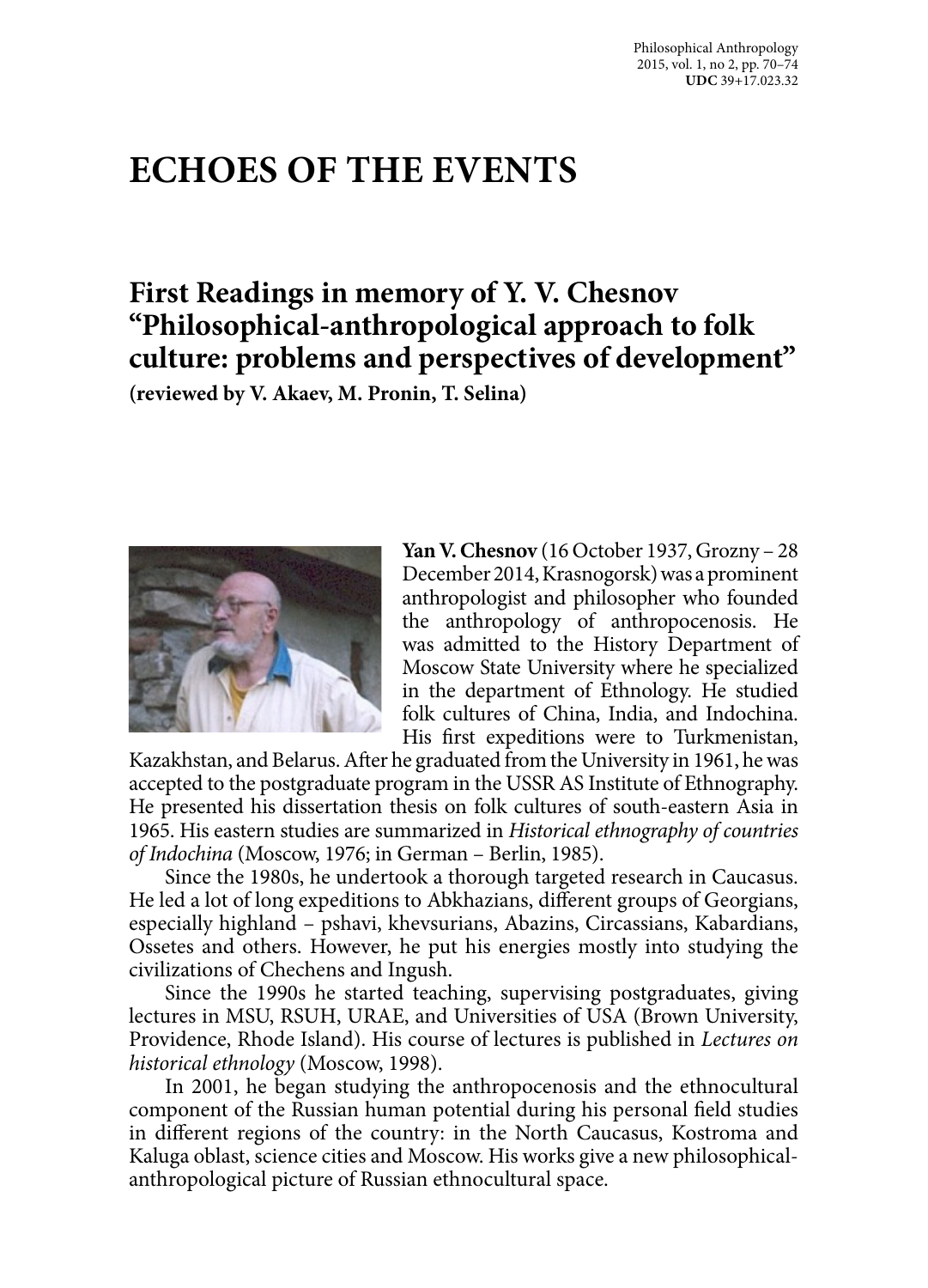Since then his studies were mostly dedicated to the philosophical grounds of anthropological sciences (anthropology itself, ethnology, folklore studies). He presented the first philosophical-anthropological analysis of the *virtualexistential reality*, in which he revealed its agonical-binary qualities thus being able to prove the anthropological disciplines to have a *philosophical core*. (*Virtualistics: philosophical-anthropological analysis*. Saransk, 2008).

In 2006, the philosopher changed his scope of inquiry and became interested in the transitional zone between inner anthropological articulations and the outer phenomenological world. He gave a special attention to historical forms of mind and thinking, and also to corporeal problematics (corporal anthropology of norm and pathology, corporeal-mental existences), including biomedicine, problems of bioethics, vitality and health, and also embryology, juvenology, gerontology, ecological environment (cultural landscapes) and aristocratism (*Human corporality: philosophical-anthropological approach*. Moscow, 2007).

A combination of extensive knowledge both of specific anthropological and ethnological kind (especially on the peoples of Caucasus) and a unique philosophical-anthropological method of understanding this knowledge is characteristic of Chesnov's interdisciplinary approach. The approach he discovered in anthropology was named the anthropology of antropocenosis (*Folk culture: philosophical-anthropological approach*. Moscow, 2014).

According to the Intelros rating "Sofia 2008-2013", Y. V. Chesnov is one of the 30 most estimated Russian intellectuals who work successfully in the human and social fields of knowledge and influence the intellectual landscape of Russia.

The first readings in memory of Y. V. Chesnov "Philosophic-anthropological approach to folk culture: problems and perspectives of development" took place in the Institute of Philosophy at the Russian Academy of Sciences on December, 8. The readings were organized by the Institute of Philosophy at the Russian Academy of Sciences, the State Institute for Art Studies at the Russian Federation Ministry of Culture, the Complex Research Institute named after Kh. I. Ibragimov at the Russian Academy of Sciences, Chechen republic, and Murmansk Arctic State University.

During his scientific researches, anthropologist and philosopher Y. V. Chesnov (1937–2014) studied different regions of the world, with folk culture remaining the main purpose of his scientific interest invariably. His researches covered the Southeast Asia and Siberia, the Central Russia and the Caucasus. He studied the ways of folk culture both in the country and in modern cities, in different age, social and gender groups; he studied the material, the visual and mental forms, everyday and ritualized practices of folk culture. All this he conceived with a philosophic-anthropological approach.

The first readings in memory of Y. V. Chesnov are aimed to problematise the scholar's philosophic and scientific achievements in order to develop a program to study his legacy, especially the line which permeates his entire works and is connected with the philosophical-anthropological approach.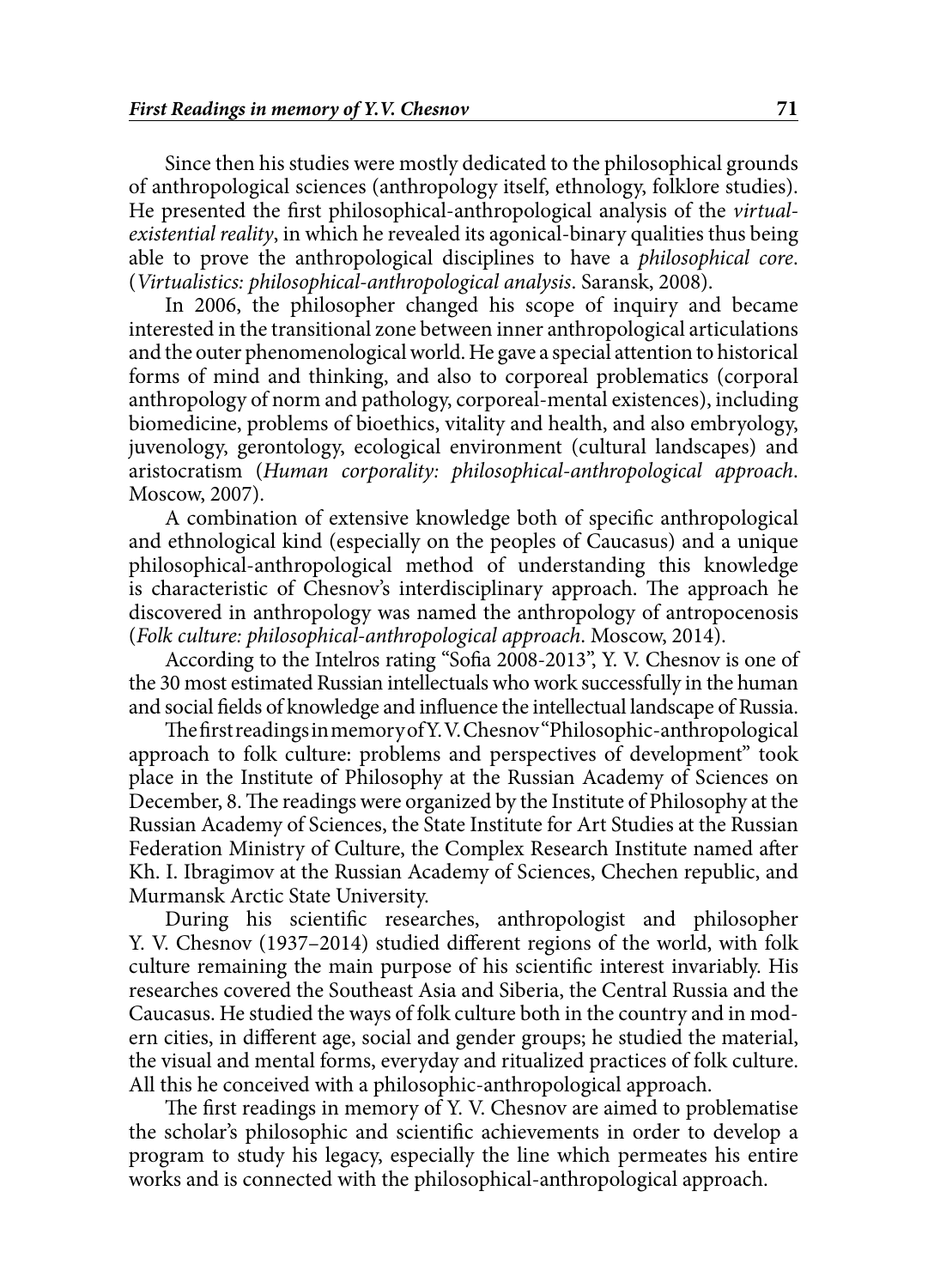

The readings have covered a wide range of topics:

# **1) The archive of Y. V. Chesnov as a problem of the scholar's legacy**

Y. V. Chesnov has left a large scientific and philosophical legacy: over 300 published works and the archive of the scholar. This is of great interest: it includes 5 unpublished books, 182 diaries that Chesnov kept during his life, some preparatory materials for the monographs and papers, and materials of his field expeditions.

### **2) Research of folk culture as a philosophical heritage of a nation: Chesnov's approach**

According to Chesnov's legacy, folk culture is, first of all, an ethnic memory which holds original values of a nation, concealed in cultural tradition. Life changes but the principles of faith and the language of honour with which peoples provides us remain unchanged. Embracing the entire way of ancient development, folk culture has preserved for us the "philosophical heritage of a nation: its soaring mind, its mental set, and ethnic mentality". Without this, there is no self-identity for a modern man as related to the ethnic tradition.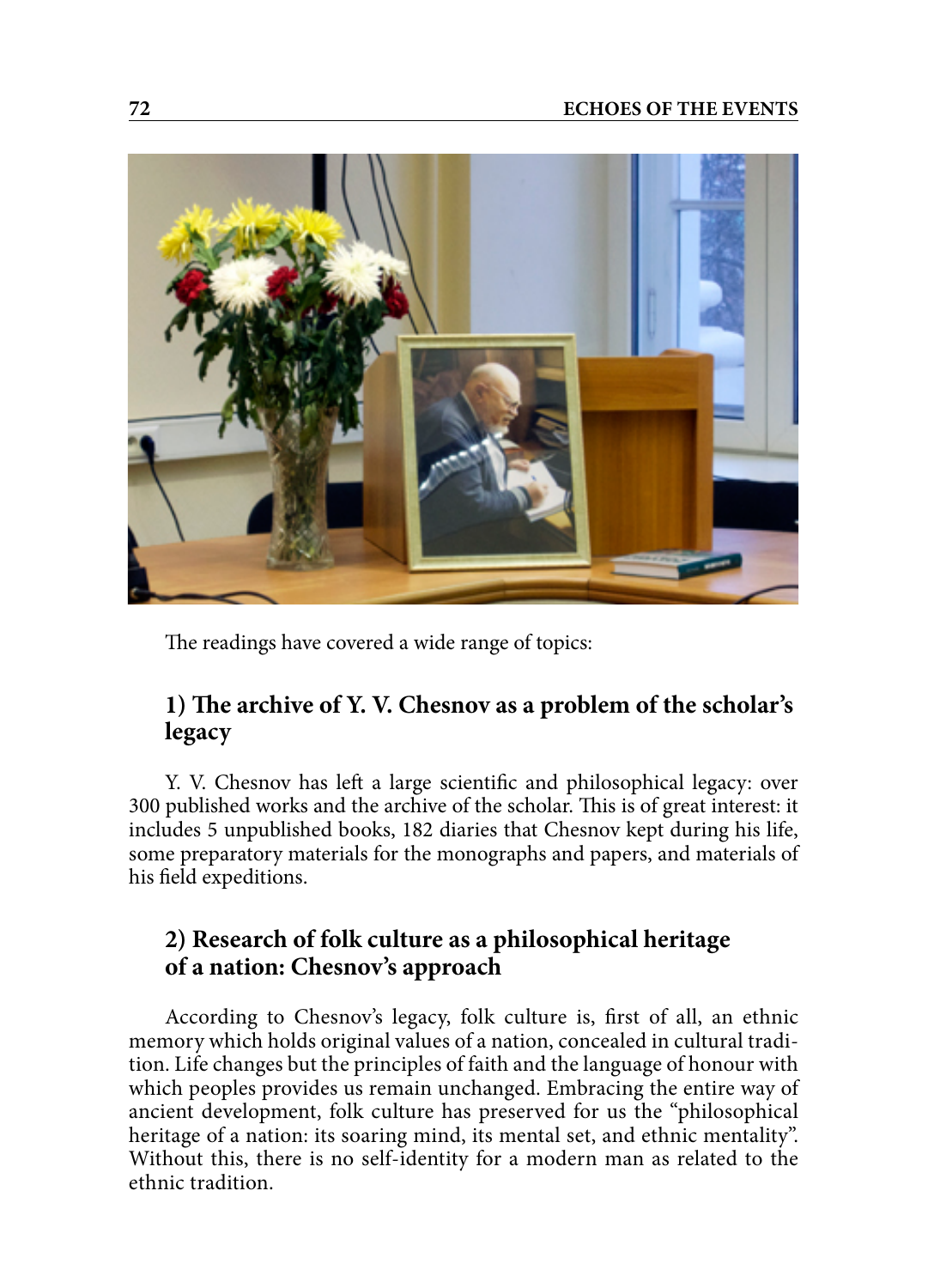# **3) The initial principles of Chesnov's "original methodology" in regard to anthropology and ethnology (ethnography).**

The case of thinking and knowledge being antinomic or paradox was fundamental for the scholar. It provided him with a ground to develop his methodological position: firstly, he problematised the foundations of ethnography, then – those of ethnology and anthropology; he reconstructed the suggested folk anthropologic mind, criticised the language development and creation of new terms. Y. V. Chesnov was a celebrated thinker and anthropologist who left us with a problem of folk culture thinking. This is why his works are so interesting and fascinating. His works are aimed at a mass thinking audience not without reason.

### **4) Problems of transdisciplinarity in regard to human anthropology**

The general line of Chesnov's research was to create a "Big, metaphysical anthropology" using the knowledge of various fields (ethnology, cultural and social anthropology, sociology, logics, ethics, aesthetics, mythology, psychoanalysis, folklore studies, regional ethnography, sacral geography, virtualistics, Heidegger's phenomenology, hermeneutics, existentialism, quasi-historic studies of thinking etc.). In fact, Chesnov has worked in the field of transdisciplinarity and formed his own techniques, methods and ways to describe the thinking of folk culture; he has created a new language of transdisciplinarity that has a great heuristic potential for cultural anthropology, ethnology, folklore studies and the entire corpus of human sciences.

# **5) Philosophical and methodological core of Chesnov's anthropology**

We believe, postnonclassical anthropology stems from Chesnov's works. One cannot reflect on his legacy in terms of conventional paradigms of ethnology. One has to discover the foundation of so thorough a transformation in anthropology (ethnology) as a discipline; one has to find out what was the bifurcation point that changed the attractor of ethnology's development and allowed to create a philosophical-anthropological approach to folk culture. It is important to indicate the place which theory and approach take in the conflict of paradigms that occurs during the shift to the postnonclassical anthropologic rationality and science.